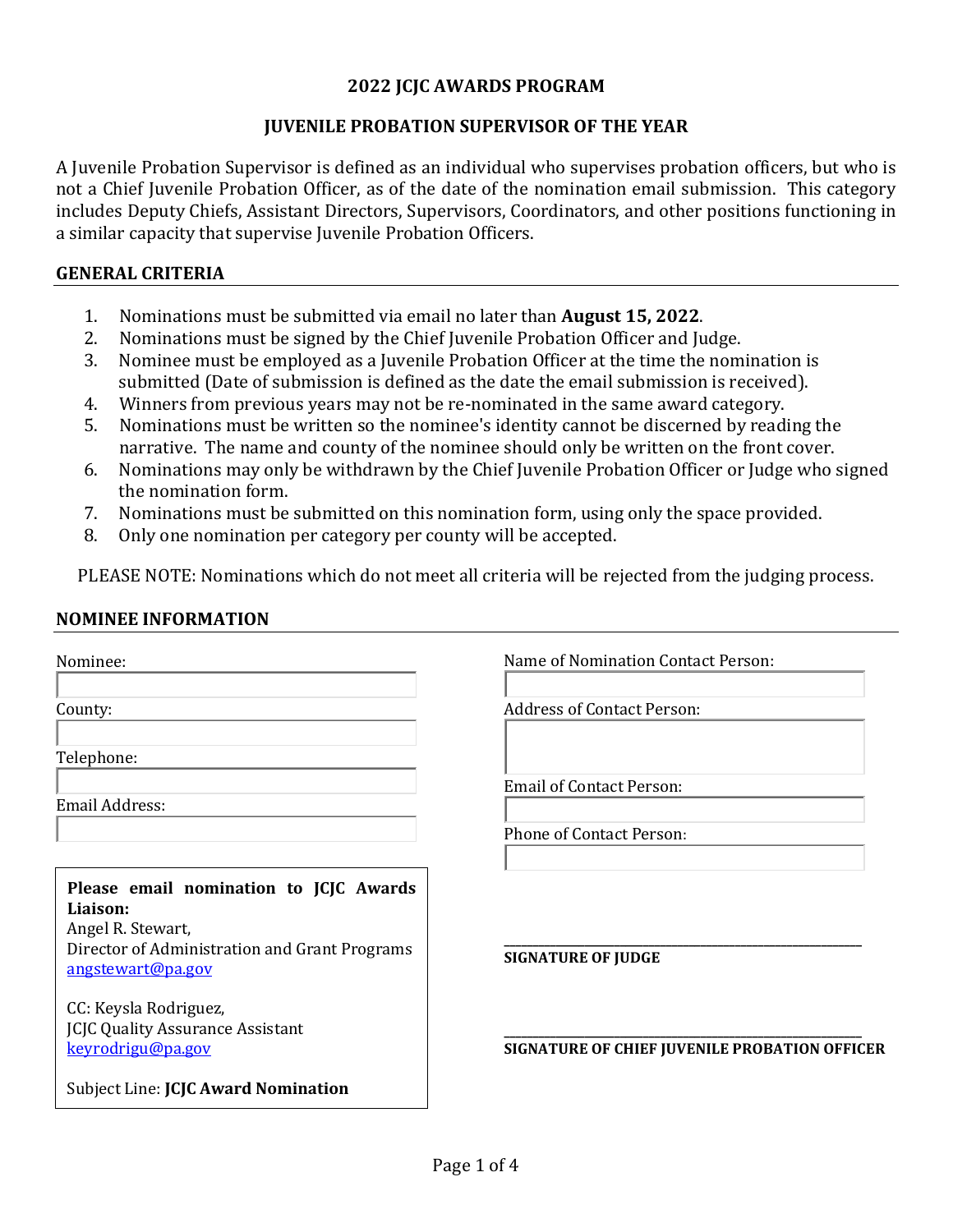## **JUVENILE PROBATION SUPERVISOR OF THE YEAR**

#### **NOMINATION**

I. Describe (do not list) the qualities, skills, and abilities which make the nominee worthy of this award. Include examples of initiative, creativity, leadership, management skills, ability to organize, and other personal attributes they exhibit as a Juvenile Probation Supervisor. (70 points)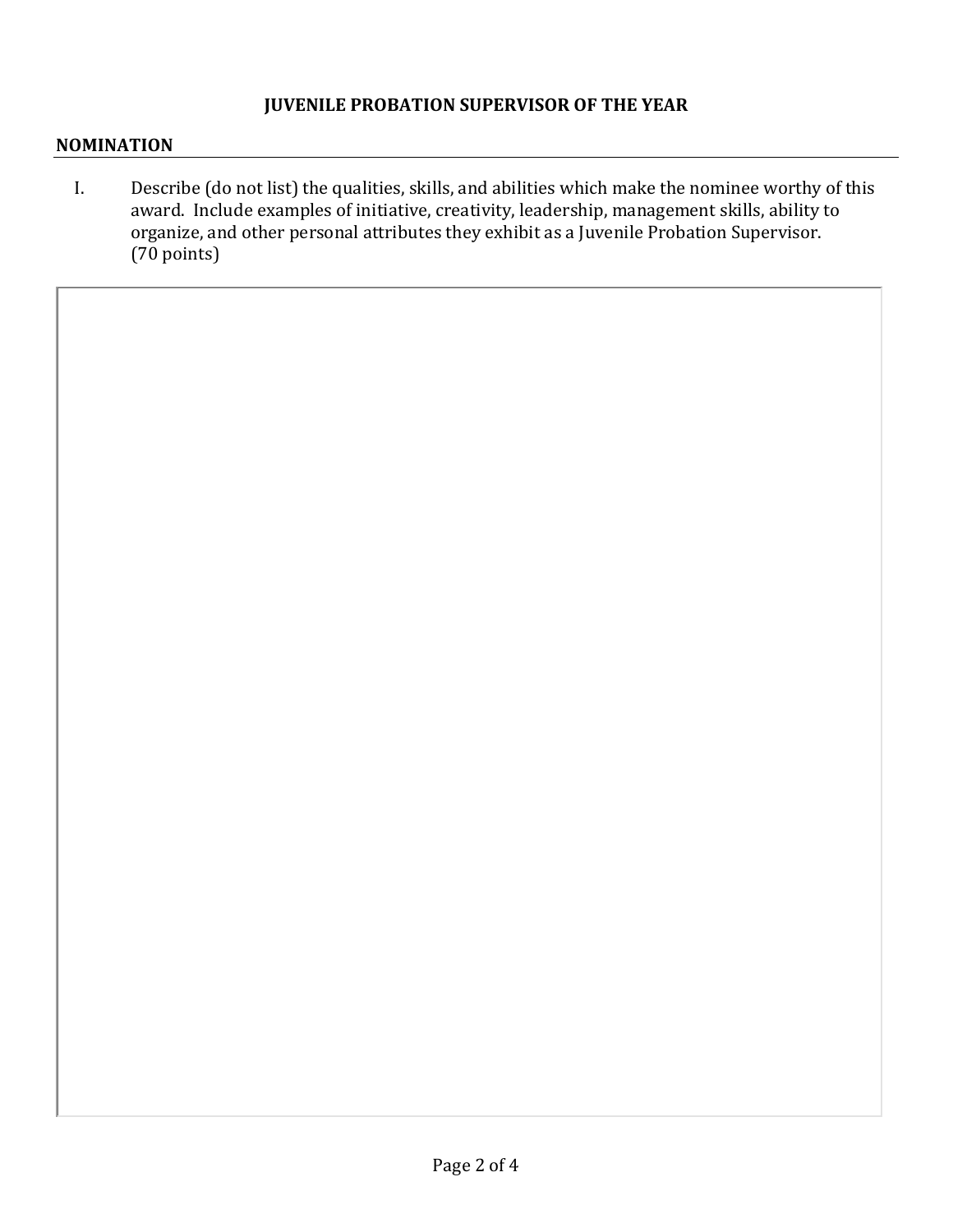## **JUVENILE PROBATION SUPERVISOR OF THE YEAR**

II. Describe how the nominee's community involvement during personal time and contribution to professional organizations have enhanced the nominee's performance as a Supervisor; and/or Describe a significant experience which has impacted the nominee's professional growth. (30 points)